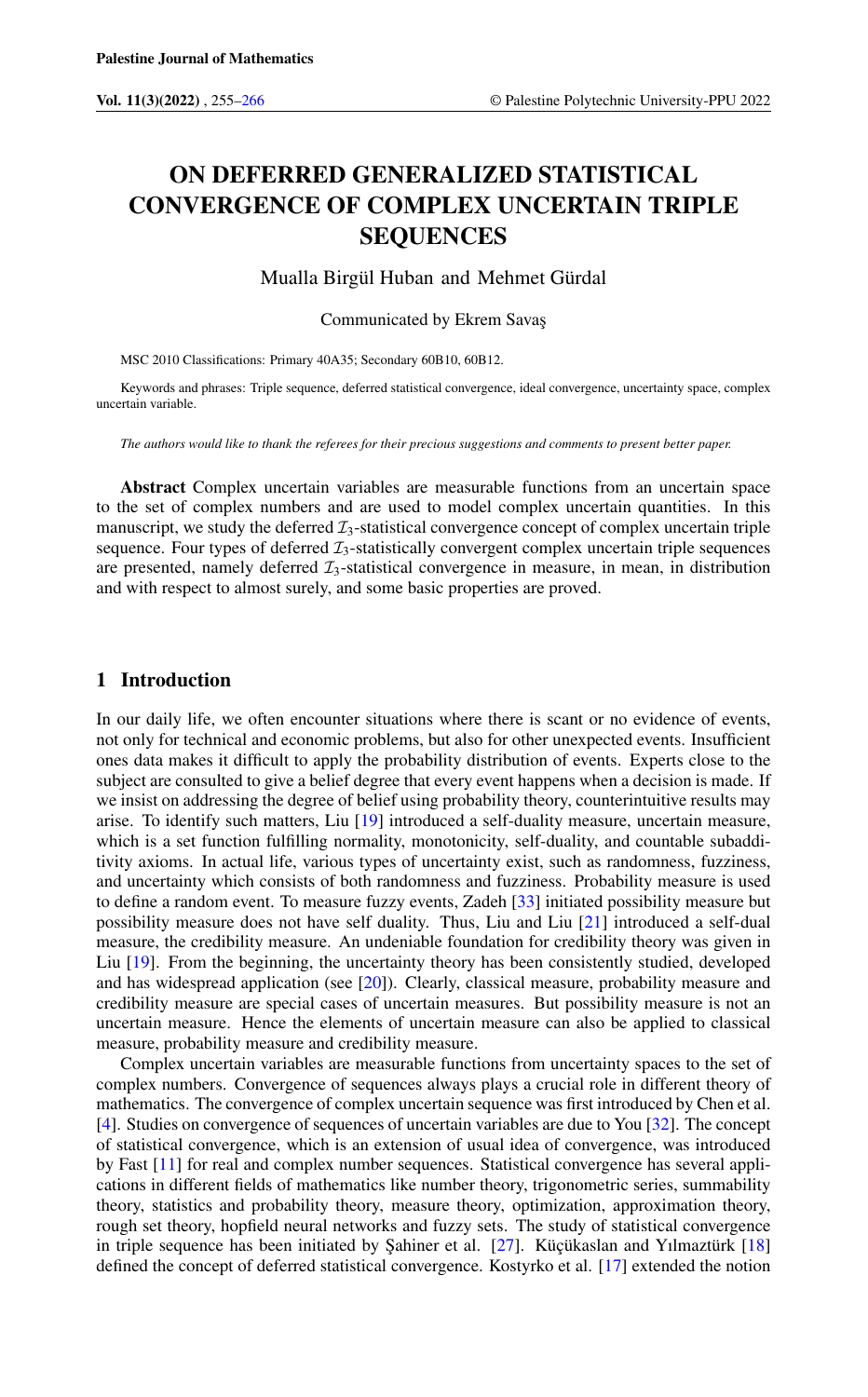of statistical convergence to ideal convergence, and established some basic theorems. On the other hand, the new form of convergence called I-statistical convergence has been introduced in  $[6]$ . Recently lots of interesting developments have occurred in  $\mathcal{I}$ -statistical convergence and related topics (see  $[25, 26, 31]$  $[25, 26, 31]$  $[25, 26, 31]$  $[25, 26, 31]$  $[25, 26, 31]$ )

Since the notion of convergence of a sequence plays a very important role in the fundamental theory of mathematics, there are many convergence concepts in classical measure theory, probability theory and credibility theory, and the relationships between them are discussed. The interested reader may consult Liu  $[19]$ , Zhu and Liu  $[34]$ , Tripathy and Nath  $[30]$ , Kişi  $[15]$ , Kişi and Ünal [\[16\]](#page-11-16), Das et al. [\[7\]](#page-11-17) and Demirci and Gürdal [\[8\]](#page-11-18). Also, the readers should refer to the monographs Başar  $[2]$ , Başar and Dutta  $[3]$  and Mursaleen and Başar  $[22]$  for the background on the sequence spaces and related topics. Inspired by this, in this paper, a further investigation into the mathematical properties of uncertain triple sequences will be made. Section 2 recalls some definitions and theorems in uncertainty and summability theory. In Section 3, we analyze some deferred *I*-statistical convergence concepts of complex uncertain triple sequences such as deferred *T*-statistical convergence in measure, deferred *T*-statistical convergence in mean, deferred I-statistical convergence in distribution and with respect to almost surely and examine the relationships among them by several theorems and examples.

### 2 Preliminaries

**Definition 2.1.** ([\[19\]](#page-11-0)) Let L be a  $\sigma$ -algebra on a non-empty set  $\Gamma$ . A set function M on  $\Gamma$  is called an uncertain measure if it satisfies the following axioms:

 $(1^{\circ})$  M { $\Gamma$ } = 1 (normality axiom);

(2<sup>o</sup>)  $M$  { $\Lambda$ } +  $M$  { $\Lambda$ <sup>c</sup>} = 1 for any  $\Lambda \in \mathcal{L}$  (duality axiom);

 $(3<sup>o</sup>)$  We get

$$
\mathcal{M}\left\{\bigcup_{j=1}^{\infty}\lambda_j\right\} \leq \sum_{j=1}^{\infty}\mathcal{M}\left\{\lambda_j\right\} \tag{2.1}
$$

for all countable sequence of  $\{\lambda_j\} \in \mathcal{L}$  (subadditivity axiom).

The triplet  $(\Gamma, \mathcal{L}, \mathcal{M})$  is called an uncertainty space and each element  $\Lambda$  is called an event in  $\mathcal L$ . Liu [\[19\]](#page-11-0) defined a product uncertain measure to get an uncertain measure of compound event as follows :

 $(4^o)$  For  $s = 1, 2, 3, ...,$  let  $(\Gamma_s, \mathcal{L}_s, \mathcal{M}_s)$  be uncertainty space. The product uncertain measure  $M$  is a measure such that

$$
\mathcal{M}\left\{\prod_{s=1}^{\infty} \Lambda_s\right\} = \bigwedge_{s=1}^{\infty} \mathcal{M}_s\left\{\Lambda_s\right\},\
$$

for  $s \in \mathbb{N}$ , where  $\Lambda_s$  is an arbitrarily chosen events in  $\mathcal{L}_s$ .

**Definition 2.2.** ([\[19\]](#page-11-0)) A complex uncertain variable is a measurable function  $\zeta$  from an uncertainty space  $(\Gamma, \mathcal{L}, \mathcal{M})$  to the set of complex numbers, that is, the set

$$
\{\zeta \in \mathcal{B}\} = \{\gamma \in \Gamma : \zeta(\gamma) \in \mathcal{B}\}\tag{2.2}
$$

is an event for any Borel set  $\beta$  of complex numbers.

When the range is the set of real numbers, we call it as an uncertain variable. Also, complex uncertain sequences are sequence of complex uncertain variables indexed by integers.

The notion of statistical convergence depends on the density of the subsets of the set  $\mathbb N$  of natural numbers. The following two definitions are well known (see [\[12\]](#page-11-20)).

The idea of statistical convergence depends upon the density of subsets of the set  $\mathbb N$  of positive integers. The density of a subset  $A$  of  $N$  is defined by

$$
\delta\left(A\right) = \lim_{n \to \infty} \frac{1}{n} \sum_{k=1}^{n} \chi_A\left(k\right),
$$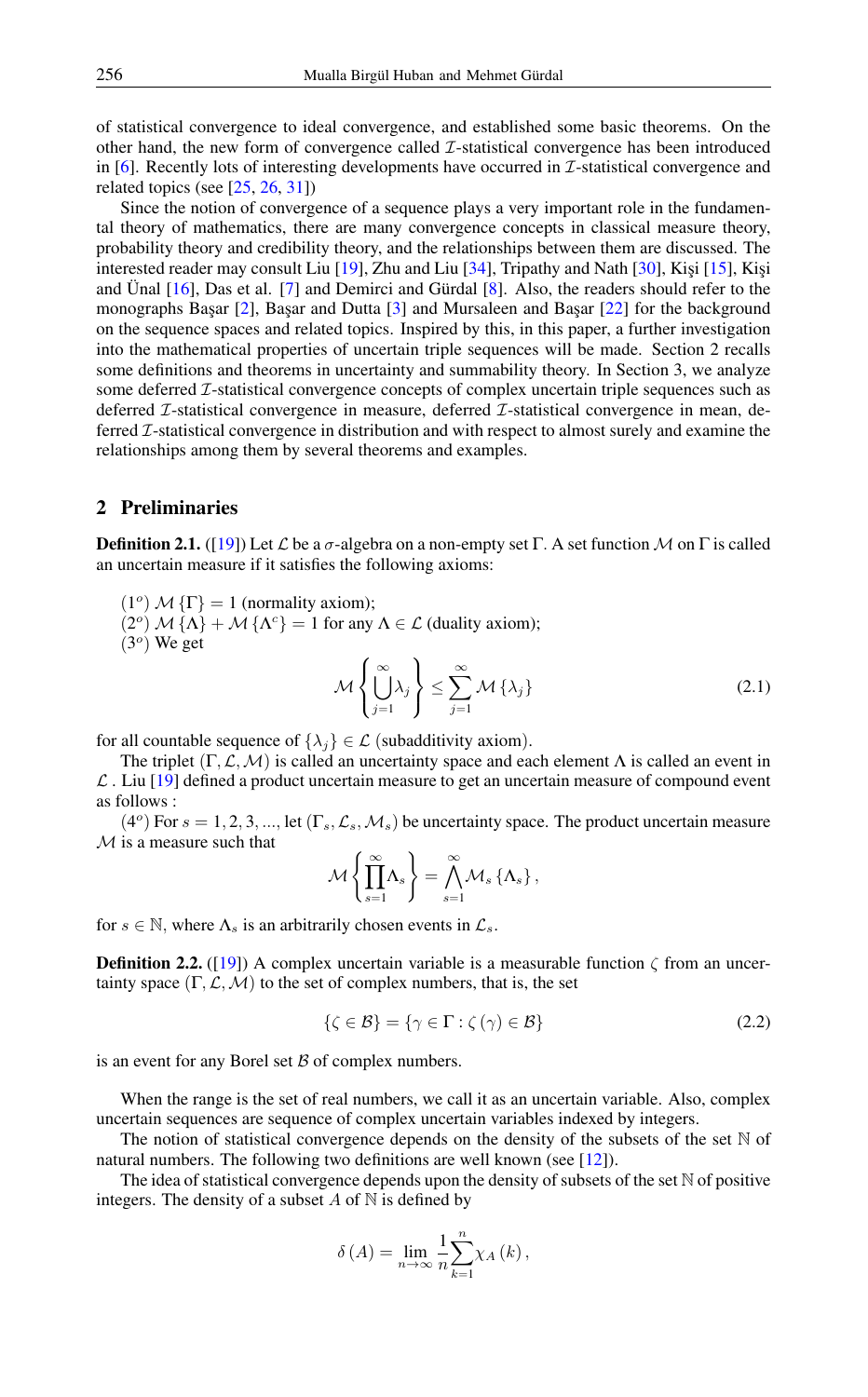provided that the limit exists, where  $\chi_A$  is the characteristic function of the set A. It is clear that any finite subset of N has zero natural density and that  $\delta(A^c) = 1 - \delta(A)$ . A sequence  $x = (x_k)_{k \in \mathbb{N}}$  is said to be statistically convergent to L if, for every  $\varepsilon > 0$ , we have

$$
\delta\left(\left\{k\in\mathbb{N}:|x_k-L|\geq\varepsilon\right\}\right)=0.
$$

In this case, we write  $st$ -lim  $x_k = x$ .

In 1932, Agnew [\[1\]](#page-10-4) introduced the concept of deferred Cesàro mean of real (or complex) valued sequences  $x = (x_k)$  defined by

$$
\left(D_a^b\left(x\right)\right)_r = \frac{1}{b_r - a_r} \sum_{k=a_r+1}^{b_r} x_k, \ r = 1, 2, 3, \dots,\tag{2.3}
$$

where  $a = (a_r)$  and  $b = (b_r)$  are two sequences of non-negative integers satisfying

$$
a_r < b_r \text{ and } \lim_{r \to \infty} b_r = \infty. \tag{2.4}
$$

Deferred density of  $K \subset \mathbb{N}$  defined by

$$
\delta_a^b(K) = \lim_{r \to \infty} \frac{|\{k : a_r < k \le b_r, \ k \in K\}|}{b_r - a_r}.
$$

**Definition 2.3.** ([\[18\]](#page-11-7)) A real valued sequence  $x = (x_k)$  is said to be deferred statistically convergent to L provided that

$$
\lim_{r \to \infty} \frac{|\{a_r < k \le b_r : |x_k - L| \ge \varepsilon\}|}{b_r - a_r} = 0
$$

for each  $\varepsilon > 0$  and it is written by  $DS - \lim x_k = L$ .

**Remark 2.4.** If  $a_r = 0$  and  $b_r = r$ , then Definition 2.3 is coincide with the definition of statistical convergence.

Also, Dağadur and Sezgek [[5\]](#page-10-5) introduced deferred statistical convergence of double sequences. Let  $x = (x_{jk})$  be a double sequence and  $\beta_r = b_r - a_r$ ,  $\gamma_s = d_s - c_s$ . Then the double sequence x is said to be deferred statistically convergent to L if for every  $\varepsilon > 0$ ,

$$
\lim_{r,s,\to\infty} \frac{|\{(j,k): a_r < j \le b_r, c_s < k \le d_s; \ |x_{jk} - L| \ge \varepsilon\}|}{\beta_r \gamma_s} = 0.
$$

On the contrary, Kostyrko et al.  $[17]$  introduced *I*-convergence in a metric space. This definition depends on the definition of an ideal  $\mathcal I$  in  $\mathbb N$ .

A family  $\mathcal{I} \subset 2^{\mathbb{N}}$  is said to be an ideal in  $\mathbb{N}$  provided:  $\emptyset \in \mathcal{I}; P, R \in \mathcal{I}$  implies  $P \cup R \in \mathcal{I};$  $P \in \mathcal{I}, R \subset P$  implies  $R \in \mathcal{I}.$ 

A non empty family  $\mathcal{F} \subset 2^{\mathbb{N}}$  is said to be a filter in  $\mathbb{N}$  provided:  $\emptyset \notin \mathcal{F}$ ; for every  $P, R \in \mathcal{F}$ ,  $P \cap R \in \mathcal{F}; P \in \mathcal{F}, P \subset R$  implies  $R \in \mathcal{F}$ . Let  $Y \neq \emptyset$ . An ideal  $\mathcal{I}$  is said to be non-trivial if  $\mathcal{I} \neq \emptyset$  and  $Y \notin \mathcal{I}$ .  $\mathcal{F}(\mathcal{I}) = \{ \mathbb{N} \backslash P : P \in \mathcal{I} \}$  is a filter on Y if and only if the  $\mathcal{I} \subset 2^Y$ is a non-trivial ideal.  $\mathcal{I} \subset 2^Y$  is a non-trivial ideal, that is named admissible if and only if  $\mathcal{I} \supset \{\{y\} : y \in Y\}.$ 

**Definition 2.5.** ([\[17\]](#page-11-8)) Let *I* be an ideal on N. The real number sequence  $x = (x_n)$  is said to be *I*-convergent to L if for each  $\varepsilon > 0$ , the set  $A(\varepsilon) = \{n \in \mathbb{N} : |x_n - L| \geq \varepsilon\}$  belongs to L. If  $x = (x_n)$  is *I*-convergent to *L* then we write *I*-lim  $x = L$ .

More information about *I*-convergent can be found from [\[23,](#page-11-21) [24,](#page-11-22) [28,](#page-11-23) [29\]](#page-11-24). Utilizing the *I*convergence and statistical convergence, Das et al.  $[6]$  introduced the *I*-statistical convergence as follows:

**Definition 2.6.** If for each  $\varepsilon > 0$  and  $\delta > 0$ 

$$
\left\{ n \in \mathbb{N} : \frac{1}{n} \left| \{ k \leq n : ||x_k - \mathcal{L}|| \geq \varepsilon \} \right| \geq \delta \right\} \in \mathcal{I},
$$

a sequence  $(x_n)$  is called to be *I*-statistically convergent to *L*.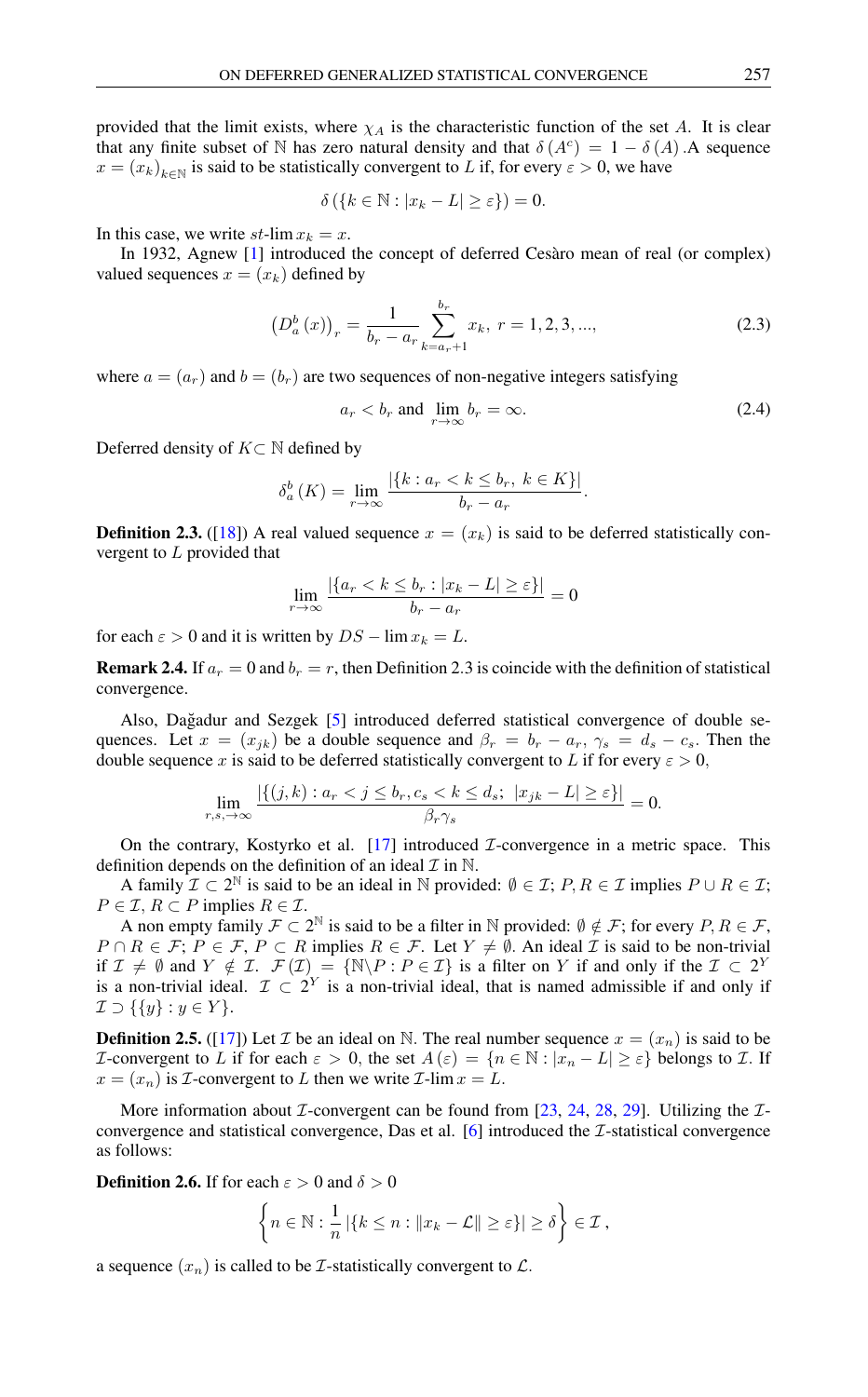We now recall that the concept of statistical convergence for triple sequences was presented by Şahiner et al.  $[27]$  as follows:

A function  $x : \mathbb{N} \times \mathbb{N} \times \mathbb{N} = \mathbb{N}^3 \to \mathbb{R}$  (or  $\mathbb{C}$ ) is called a real (or complex) triple sequence. A triple sequence  $(x_{jkl})$  is said to be convergent to L in Pringsheim's sense if for every  $\varepsilon > 0$ , there exists  $n_0(\varepsilon) \in \mathbb{N}$  such that  $|x_{ikl} - L| < \varepsilon$  whenever  $j, k, l \geq n_0$ .

#### Definition 2.7. If

$$
\delta_3(K) = P - \lim_{n,l,k \to \infty} \frac{|K_{nlk}|}{nlk}
$$

exists, a subset K of  $\mathbb{N}^3$  is said to have natural density  $\delta_3(K)$  where the vertical bars indicate the number of  $(n, l, k)$  in K so that  $p \le n, q \le l, r \le k$ . When for all  $\varepsilon > 0$ ,

$$
\delta_3\left(\left\{(n,l,k)\in\mathbb{N}^3 : |x_{nlk}-L|\geq \varepsilon\right\}\right)=0,
$$

a real triple sequence  $x = (x_{nlk})$  is called to be statistically convergent to L in Pringsheim's sense.

Throughout the paper we consider that  $\mathcal I$  is the ideals of  $2^{\mathbb N}$ ;  $\mathcal I_2$  is the ideals of  $2^{\mathbb N^2}$  and  $\mathcal I_3$  is the ideals of  $2^{\mathbb{N}^3}$ .

**Definition 2.8.** A real triple sequence  $(x_{nlk})$  is called to be  $\mathcal{I}_3$ -convergent to L if for every  $\varepsilon > 0$ ,

$$
\{(n, l, k) \in \mathbb{N}^3 : |x_{nlk} - L| \ge \varepsilon\} \in \mathcal{I}_3
$$

and is written  $\mathcal{I}_3$ -lim  $x_{nlk} = L$ .

Recently, some types of convergence of triple sequences have also been studied in [\[8,](#page-11-18) [9,](#page-11-25) [10,](#page-11-26) [13,](#page-11-27) [14\]](#page-11-28).

#### 3 Results

In this section, we introduce the notion of complex uncertain triple sequences and study deferred  $\mathcal{I}_3$ -statistical convergence therein. Deferred  $\mathcal{I}_3$ -statistical convergence with respect to all four aspects in uncertain space, i.e., deferred  $\mathcal{I}_3$ -statistical convergence in mean, measure, distribution and almost surely, are initiated and interrelationships among them are established.

Throughout the paper, let  $\zeta = {\zeta_{rst}}$  be a complex uncertain triple sequence and  $\beta_r = b_r - a_r$ ,  $\gamma_s = d_s - c_s$ ,  $\eta_t = f_t - e_t$  and  $\{a_r\}_{r \in \mathbb{N}}$ ,  $\{b_r\}_{r \in \mathbb{N}}$ ,  $\{c_s\}_{s \in \mathbb{N}}$ ,  $\{d_s\}_{s \in \mathbb{N}}$ ,  $\{e_t\}_{t \in \mathbb{N}}$  and  $\{f_t\}_{t \in \mathbb{N}}$  be the sequences of nonnegative integers satisfying the conditions  $a_r < b_r, c_s < d_s, e_t < f_t$  and

$$
\lim_{r} b_r = \infty, \ \lim_{s} d_s = \infty, \ \lim_{t} f_t = \infty.
$$

**Definition 3.1.** The complex uncertain triple sequence  $\{\zeta_{rst}\}\$ is called to be deferred  $\mathcal{I}_3$ -statistically convergent almost surely (a.s.) to  $\zeta$  if for all  $\varepsilon, \varrho > 0$  there exists an event  $\Lambda$  with  $\mathcal{M}(\Lambda) = 1$ such that

$$
\left\{ (r, s, t) \in \mathbb{N}^3 : \frac{1}{\beta_r \gamma_s \eta_t} \left| \left\{ (j, k, l) : a_r < j \le b_r, c_s < k \le d_s, e_t < l \le f_t; \right\right\} \right\}
$$
\n
$$
\|\zeta_{jkl}(\gamma) - \zeta(\gamma)\| \ge \varepsilon \} \le \varrho \} \in \mathcal{I}_3,
$$

for every  $\gamma \in \Lambda$ . Hence we can write  $\zeta_{rst} \to \zeta$  (DS ( $\mathcal{I}_3$ ) a.s.).

**Definition 3.2.** The complex uncertain triple sequence  $\{\zeta_{rst}\}$  is called to be deferred  $\mathcal{I}_3$ -statistically convergent in measure to  $\zeta$  if

$$
\begin{aligned} \left\{ (r,s,t) \in \mathbb{N}^3 : \frac{1}{\beta_r \gamma_s \eta_t} \left| \left\{ (j,k,l) : a_r < j \le b_r, c_s < k \le d_s, e_t < l \le f_t; \right. \right. \\ \left. \mathcal{M} \left( \left\| \zeta_{jkl} - \zeta \right\| \ge \varepsilon \right) > \varrho \right\} \left| \ge \delta \right\} &\in \mathcal{I}_3, \end{aligned}
$$

for every  $\varepsilon, \delta, \varrho > 0$ .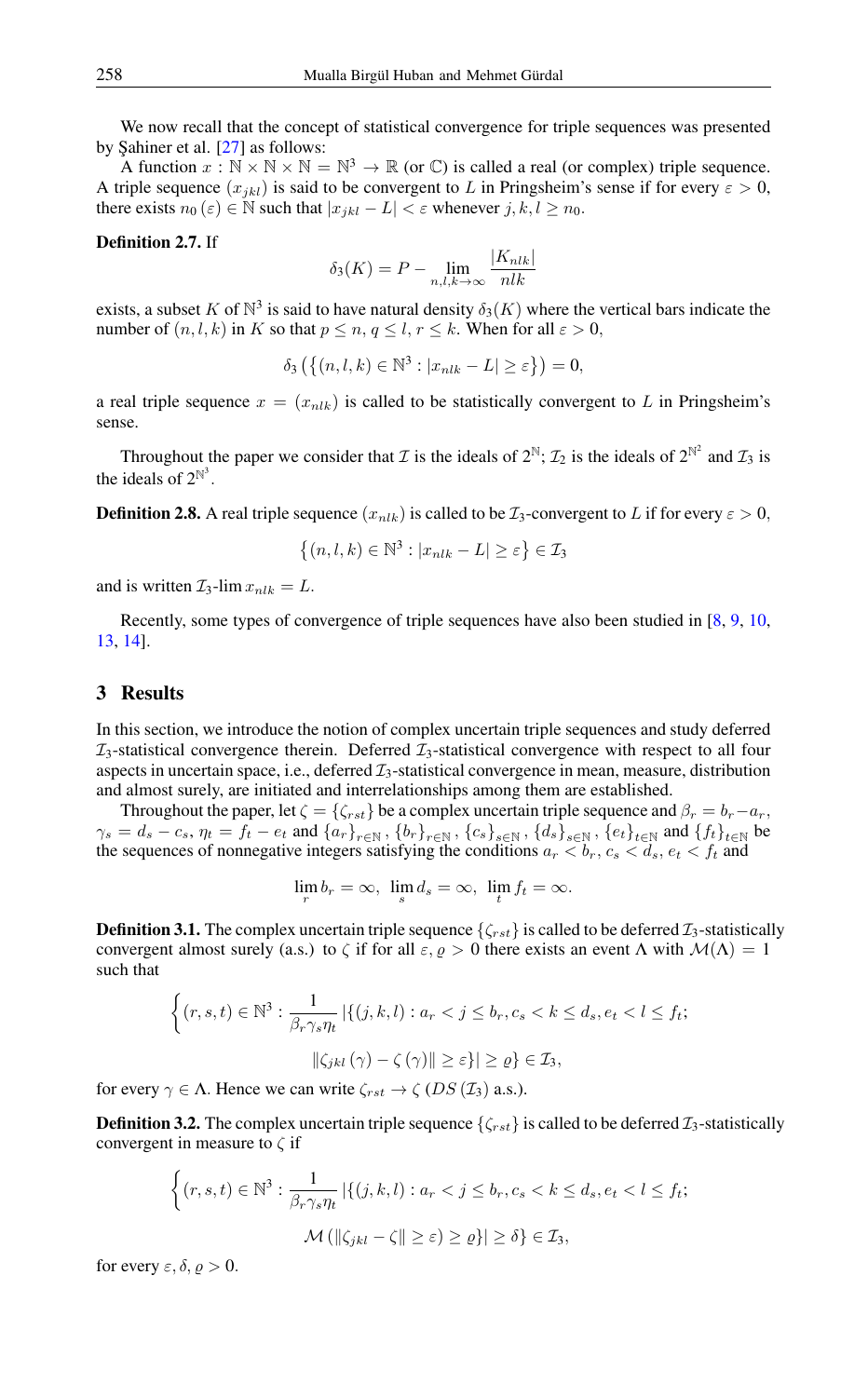**Definition 3.3.** The complex uncertain triple sequence  $\{\zeta_{rst}\}\$  is called deferred  $\mathcal{I}_3$ -statistically convergent in mean to  $\zeta$  if

$$
\left\{ (r, s, t) \in \mathbb{N}^3 : \frac{1}{\beta_r \gamma_s \eta_t} \left| \{ (j, k, l) : a_r < j \le b_r, c_s < k \le d_s, e_t < l \le f_t; \right. \right.
$$

$$
E \left( \|\zeta_{jkl} - \zeta\| \right) \ge \varepsilon \} \left| \ge \varrho \right\} \in \mathcal{I}_3,
$$

for every  $\varepsilon, \varrho > 0$ .

**Definition 3.4.** Let  $\Phi$ ,  $\Phi$ <sub>*ikl*</sub> be the complex uncertainty distribution of complex uncertain variables  $\zeta$ ,  $\zeta_{jkl}$  respectively, where  $j, k, l \in \mathbb{N}$ . Then the complex uncertain triple sequence  $\{\zeta_{rst}\}$  is called to be deferred  $\mathcal{I}_3$ -statistically convergent in distribution to  $\zeta$  if for all  $\varepsilon, \varrho > 0$ ,

$$
\left\{ (r, s, t) \in \mathbb{N}^3 : \frac{1}{\beta_r \gamma_s \eta_t} \left| \left\{ (j, k, l) : a_r < j \le b_r, c_s < k \le d_s, e_t < l \le f_t; \right\right\} \right\}
$$
\n
$$
\|\Phi_{jkl}(z) - \Phi(z)\| \ge \varepsilon \} \ge \varrho \} \in \mathcal{I}_3,
$$

for all complex z at which  $\Phi(z)$  is continuous.

**Definition 3.5.** A complex uncertain triple sequence  $\{\zeta_{rst}\}\$ is called to be deferred  $\mathcal{I}_3$ -statistically convergent to  $\zeta$  if for all  $\varepsilon, \varrho > 0$ ,

$$
\left\{ (r, s, t) \in \mathbb{N}^3 : \frac{1}{\beta_r \gamma_s \eta_t} \left| \left\{ (j, k, l) : a_r < j \le b_r, c_s < k \le d_s, e_t < l \le f_t; \right\} \right| \right\}
$$
\n
$$
\left\| \zeta_{jkl} \left( \gamma \right) - \zeta \left( \gamma \right) \right\| \ge \varepsilon \right\} \left| \ge \varrho \right\} \in \mathcal{I}_3,
$$

for every  $\gamma \in \Lambda$ .

Now, relationships between deferred  $\mathcal{I}_3$ -statistical convergence a.s., deferred  $\mathcal{I}_3$ -statistical convergence in mean, deferred  $\mathcal{I}_3$ -statistical convergence in measure, deferred  $\mathcal{I}_3$ -statistical convergence in distribution will be studied.

**Theorem 3.6.** *If the complex uncertain triple sequence*  $\{\zeta_{rst}\}$  *deferred*  $\mathcal{I}_3$ *-statistically converges in the mean to*  $\zeta$ , *then*  $\{\zeta_{rst}\}$  *deferred*  $\mathcal{I}_3$ -statistically converges to  $\zeta$  *in measure.* 

**Proof.** Let the complex uncertain triple sequence  $\{\zeta_{rst}\}$  be deferred *I*-statistically convergent in mean to  $\zeta$ . For any taken  $\varepsilon, \varrho, \delta > 0$  with the Markov's inequality, we have

$$
\left\{ (r, s, t) \in \mathbb{N}^3 : \frac{1}{\beta_r \gamma_s \eta_t} \left| \left\{ (j, k, l) : a_r < j \le b_r, c_s < k \le d_s, e_t < l \le f_t; \right. \right. \right. \right\}
$$
\n
$$
\mathcal{M} \left( \|\zeta_{jkl} - \zeta\| \ge \varepsilon \right) \ge \varrho \} \left| \ge \delta \right\}
$$
\n
$$
\subseteq \left\{ (r, s, t) \in \mathbb{N}^3 : \frac{1}{\beta_r \gamma_s \eta_t} \left| \left\{ (j, k, l) : a_r < j \le b_r, c_s < k \le d_s, e_t < l \le f_t; \right. \right. \right. \right\}
$$
\n
$$
\left( \frac{E \left( \|\zeta_{jkl} - \zeta\|\right)}{\varepsilon} \right) \ge \varrho \right\} \left| \ge \delta \right\} \in \mathcal{I}_3.
$$

Hence  $\{\zeta_{rst}\}\$  deferred  $\mathcal{I}_3$ -statistically converges in measure to  $\zeta$ .  $\Box$ 

The converse of Theorem 3.6 does not hold, in general, i.e. deferred  $\mathcal{I}_3$ -statistically convergence in measure does not imply deferred  $\mathcal{I}_3$ -statistically convergence in mean. This can be demonstrated by Example 3.7, given below.

**Example 3.7.** Take into account the uncertaintly space  $(\Gamma, L, \mathcal{M})$ . It becomes  $\Gamma = \{\gamma_1, \gamma_2, ...\}$ with

$$
\mathcal{M}\{\Lambda\} = \begin{cases}\n\sup_{\gamma_{r+s+t} \in \Lambda} \frac{1}{r+s+t+1}, & \text{if } \sup_{\gamma_{r+s+t} \in \Lambda} \frac{1}{r+s+t+1} < 0.5, \\
1 - \sup_{\gamma_{r+s+t} \in \Lambda^C} \frac{1}{r+s+t+1}, & \text{if } \sup_{\gamma_{r+s+t} \in \Lambda^C} \frac{1}{r+s+t+1} < 0.5, \\
0.5, & \text{otherwise,} \n\end{cases} (3.1)
$$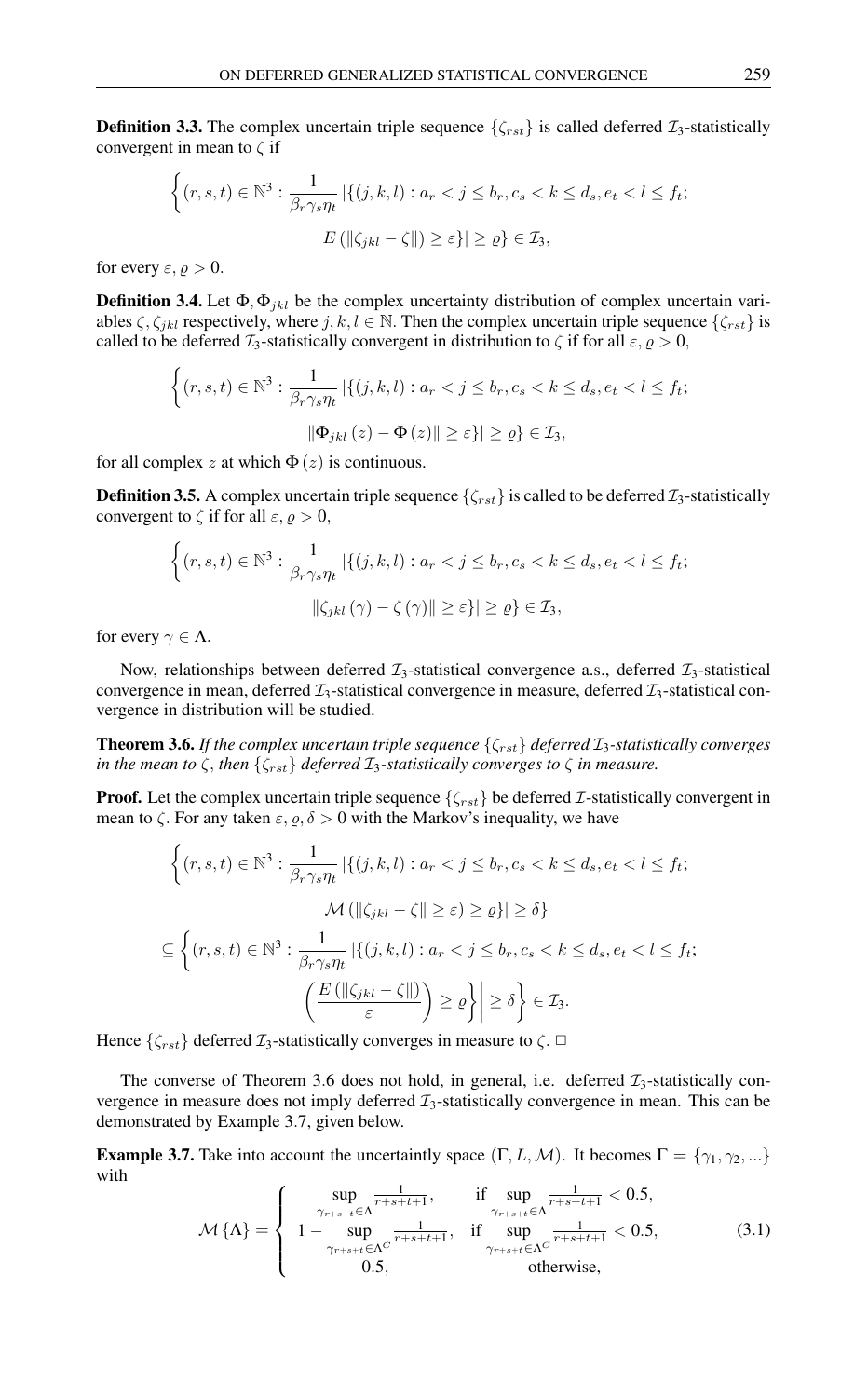also

$$
\zeta_{rst}(\gamma) = \begin{cases} (r+s+t+1)i, & \text{if } \gamma = \gamma_{r+s+t}, \\ 0, & \text{otherwise}, \end{cases}
$$

describes the complex uncertain variables for  $r, s, t \in \mathbb{N}$  and  $\zeta(\gamma) \equiv 0, \forall \gamma \in \Gamma$ . Take  $b_r =$  $r, d_s = s, f_t = t$  and  $a_r = c_s = e_t = 0$ . For some small numbers  $\varepsilon, \varrho, \delta > 0$  and  $r, s, t \ge 2$ , we have

$$
\left\{ (r, s, t) \in \mathbb{N}^3 : \frac{1}{\beta_r \gamma_s \eta_t} \left| \{ (j, k, l) : a_r < j \le b_r, c_s < k \le d_s, e_t < l \le f_t; \right. \right. \\ \left. \mathcal{M} \left( \left\| \zeta_{jkl} - \zeta \right\| \ge \varepsilon \right) \ge \varrho \} \right| \ge \delta \right\}
$$

$$
= \left\{ (r, s, t) : \frac{1}{rst} \left| \left\{ (j, k, l) : j \leq r, k \leq s, l \leq t; \mathcal{M}(\gamma : ||\zeta_{jkl}(\gamma) - \zeta(\gamma)|| \geq \varepsilon) \geq \varrho \right\} \right| \geq \delta \right\}
$$
  

$$
= \left\{ (r, s, t) \in \mathbb{N}^3 : \frac{1}{rst} \left| \left\{ (j, k, l) : j \leq r, k \leq s, l \leq t; \mathcal{M} \{ \gamma = \gamma_{j+k+l} \} \geq \varrho \right\} \right| \geq \delta \right\}
$$
  

$$
= \left\{ (r, s, t) \in \mathbb{N}^3 : \frac{1}{rst} \left| \left\{ (j, k, l) : j \leq r, k \leq s, l \leq t; \frac{1}{j+k+l+1} \geq \varrho \right\} \right| \geq \delta \right\} \in \mathcal{I}_3.
$$

Thus, the complex triple sequence  $\{\zeta_{rst}\}$  deferred  $\mathcal{I}_3$ -statistically converges in measure to  $\zeta$ .

 $\Phi_{rst}$  is the uncertainty distribution function for  $r, s, t \geq 2$  and of the complex uncertain variable  $\|\xi_{rst} - \xi\| = \|\xi_{rst}\|$ . This is,

$$
\Phi_{rst}(x) = \begin{cases}\n0, & \text{if } x < 0, \\
\left(1 - \frac{1}{r+s+t+1}\right), & \text{if } 0 \le x < (r+s+t+1), \\
1, & \text{if } x \ge r+s+t+1.\n\end{cases}
$$
\n(3.2)

And,

$$
\left\{ (r, s, t) \in \mathbb{N}^3 : \frac{1}{\beta_r \gamma_s \eta_t} \left| \{ (j, k, l) : a_r < j \le b_r, c_s < k \le d_s, e_t < l \le f_t; \right. \right\}
$$

$$
E\left( \left\| \zeta_{jkl} - \zeta \right\| - 1 \right) \ge \varepsilon \} \left| \ge \varrho \right\}
$$

$$
= \left\{ (r, s, t) : \frac{1}{rst} \left| \{ (j, k, l) : j \le r, k \le s, l \le t; \atop 1 - \left( 1 - \frac{1}{j + k + l + 1} \right) dx \right| - 1 \right\} \ge \varepsilon \right\} \Big| \ge \varrho \right\}.
$$

Hence, for each  $r, s, t \geq 2$ , and for every  $\varepsilon, \varrho > 0$ , we have

$$
\left\{ (r, s, t) \in \mathbb{N}^3 : \frac{1}{\beta_r \gamma_s \eta_t} \left| \left\{ (j, k, l) : a_r < j \le b_r, c_s < k \le d_s, e_t < l \le f_t \right\} \right| \right\}
$$
\n
$$
E\left( \left\| \zeta_{jkl} - \zeta \right\| \right) \ge \varepsilon \} \left| \ge \varrho \right\}
$$
\n
$$
= \left\{ (r, s, t) \in \mathbb{N}^3 : \frac{1}{rst} \left| \left\{ (j, k, l) : j \le r, k \le s, l \le t \right\} \right| \ge \varrho \right\} \in \mathcal{F}(\mathcal{I}_3)
$$

which is impossible. So, the complex uncertain triple sequence  $\{\zeta_{rst}\}$  doesn't deferred  $\mathcal{I}_3$ statistically converges in mean to  $\zeta$ .

**Theorem 3.8.** Let the complex uncertain triple sequence  $\{\zeta_{rst}\}$  where  $\{\xi_{rst}\}$  is the real part and  $\{\eta_{rst}\}\$ is the imaginary part, for  $r, s, t \in \mathbb{N}$ . When uncertain triple sequences  $\{\xi_{rst}\}\$  and  $\{\eta_{rst}\}\$ *deferred* I3*-statistically converges to* ξ *as measure and* γ, *respectively, complex uncertain triple sequence*  $\{\zeta_{rst}\}\$  *deferred*  $\mathcal{I}_3$ -statistically converges to  $\zeta = \xi + i\eta$  as measure.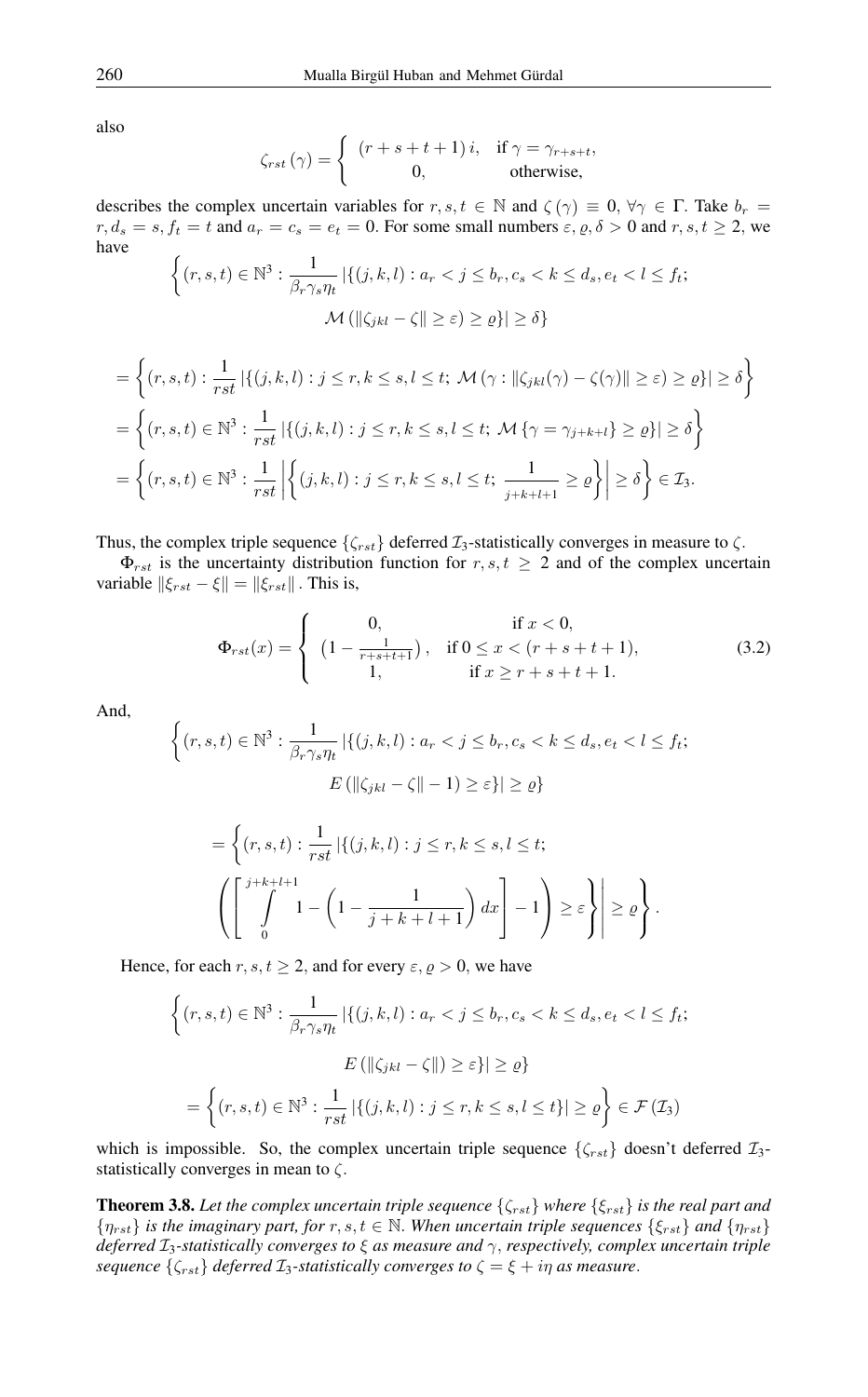**Proof.** Let  $\{\xi_{rst}\}\$  and  $\{\eta_{rst}\}\$  deferred  $\mathcal{I}_3$ -statistically converges to  $\xi$  and  $\eta$  respectively in measure. Then for any small numbers  $\varepsilon$ ,  $\rho$ ,  $\delta > 0$ ,

$$
\left\{ (r, s, t) \in \mathbb{N}^3 : \frac{1}{\beta_r \gamma_s \eta_t} \left| \{ (j, k, l) : a_r < j \le b_r, c_s < k \le d_s, e_t < l \le f_t; \right. \right\}
$$
\n
$$
\mathcal{M} \left( \|\xi_{jkl} - \xi\| \ge \frac{\varepsilon}{\sqrt{2}} \right) \ge \varrho \right\} \ge \delta \right\} \in \mathcal{I}_3
$$

and

$$
\left\{ (r, s, t) \in \mathbb{N}^3 : \frac{1}{\beta_r \gamma_s \eta_t} \left| \left\{ (j, k, l) : a_r < j \le b_r, c_s < k \le d_s, e_t < l \le f_t; \right\} \right| \right\}
$$
\n
$$
\mathcal{M}\left( \|\eta_{jkl} - \eta\| \ge \frac{\varepsilon}{\sqrt{2}} \right) \ge \varrho \right\} \ge \delta \right\} \in \mathcal{I}_3.
$$

Note that  $\|\zeta_{rst} - \zeta\| = \sqrt{|\xi_{rst} - \xi|^2 + |\eta_{rst} - \eta|^2}$ . Therefore, we have

$$
\left\{\left\|\zeta_{rst}-\zeta\right\| \geq \varepsilon\right\} \subset \left\{\left\|\xi_{rst}-\xi\right\| \geq \frac{\varepsilon}{\sqrt{2}} \cup \left\|\eta_{rst}-\eta\right\| \geq \frac{\varepsilon}{\sqrt{2}}\right\}.
$$

Taking advantage of the subadditivity axiom of uncertain measure, we get

$$
\left\{ (r, s, t) \in \mathbb{N}^3 : \frac{1}{\beta_r \gamma_s \eta_t} \left| \{ (j, k, l) : a_r < j \le b_r, c_s < k \le d_s, e_t < l \le f_t; \right. \right. \\ \left. \mathcal{M} \left( \| \zeta_{jkl} - \zeta \| \ge \varepsilon \right) \ge \varrho \} \right| \ge \delta \right\}
$$

$$
\subseteq \left\{ (r, s, t) \in \mathbb{N}^3 : \frac{1}{\beta_r \gamma_s \eta_t} \left| \{ (j, k, l) : a_r < j \le b_r, c_s < k \le d_s, e_t < l \le f_t; \right. \right\}
$$
\n
$$
\mathcal{M} \left( \|\xi_{jkl} - \xi\| \ge \frac{\varepsilon}{\sqrt{2}} \right) \ge \varrho \right\} \ge \delta \right\}
$$
\n
$$
\cup \left\{ (r, s, t) \in \mathbb{N}^3 : \frac{1}{\beta_r \gamma_s \eta_t} \left| \{ (j, k, l) : a_r < j \le b_r, c_s < k \le d_s, e_t < l \le f_t; \right. \right\}
$$
\n
$$
\mathcal{M} \left( \|\eta_{jkl} - \eta\| \ge \frac{\varepsilon}{\sqrt{2}} \right) \ge \varrho \right\} \ge \delta \right\} \in \mathcal{I}_3.
$$

Hence, we have

$$
\begin{aligned} \left\{ (r,s,t) \in \mathbb{N}^3 : \frac{1}{\beta_r \gamma_s \eta_t} \left| \left\{ (j,k,l) : a_r < j \le b_r, c_s < k \le d_s, e_t < l \le f_t; \right. \right. \\ \mathcal{M} \left( \left\| \zeta_{jkl} - \zeta \right\| \ge \varepsilon \right) > \varrho \} \left| \ge \delta \right\} \in \mathcal{I}_3. \end{aligned}
$$

That is,  $\{\zeta_{rst}\}$  deferred  $\mathcal{I}_3$ -statistically converges to  $\zeta$  in measure.  $\Box$ 

To prove Theorem 3.10, we give the following definition :

**Definition 3.9.** (i) There exists a  $o \in \mathbb{R}$  so that  $M_o \notin \mathcal{I}_3$ , then we have

$$
D\mathcal{I}_3 - \limsup x = \sup \{o \in \mathbb{R} : M_o \notin \mathcal{I}_3\}
$$
 (3.3)

where

$$
M_o = \left\{ (r, s, t) \in \mathbb{N}^3 : \frac{1}{\beta_r \gamma_s \eta_t} \left| \left\{ (j, k, l) : a_r < j \le b_r, c_s < k \le d_s, e_t < l \le f_t; \right\} \right| \right\}
$$
\n
$$
x_{jkl} > o \} \left| > \gamma \right\}.
$$

When  $M_o \in \mathcal{I}_3$  takes for each one  $o \in \mathbb{R}$ , we have  $D\mathcal{I}_3$  – lim sup  $x = -\infty$ .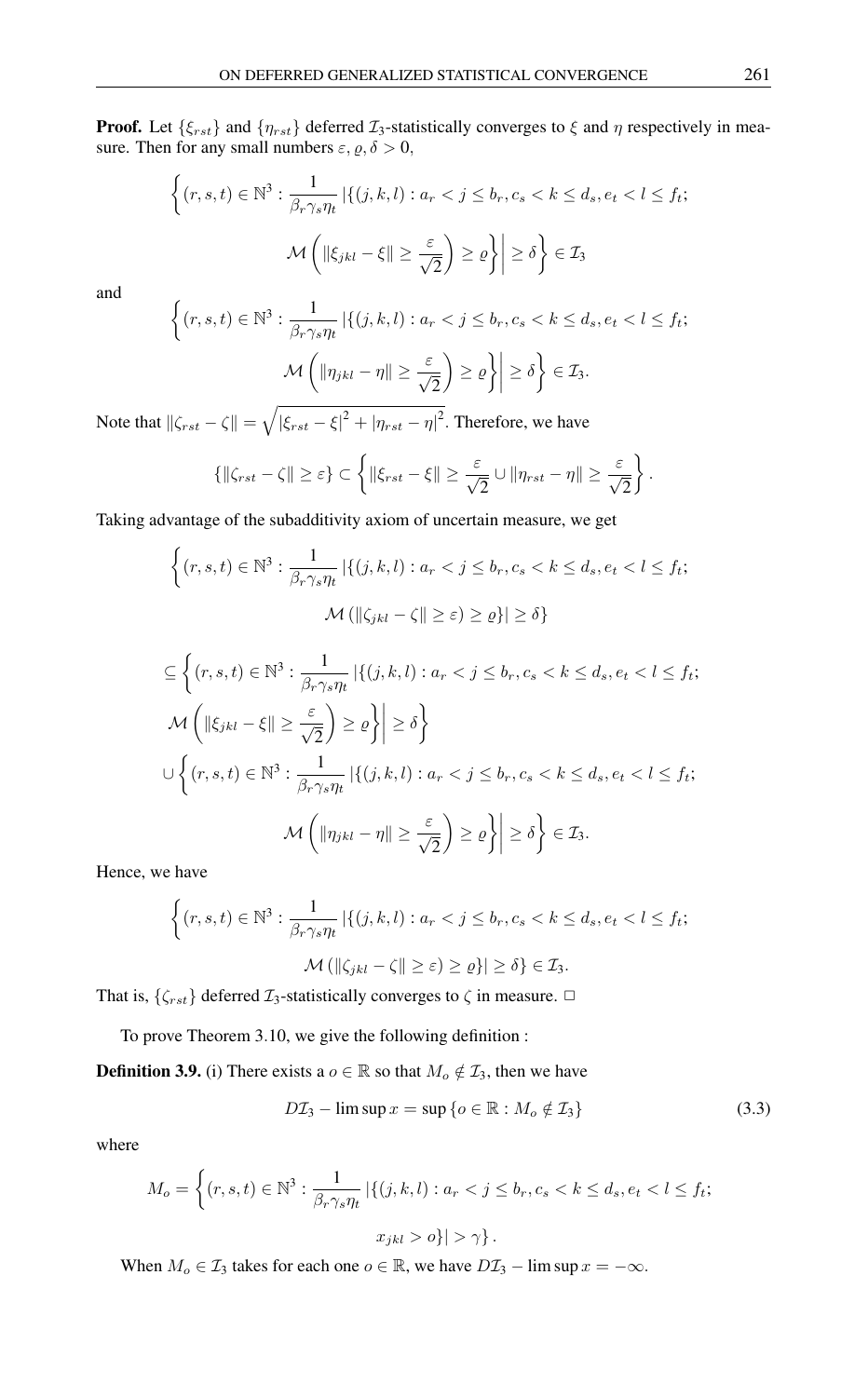(ii) There exists a  $o \in \mathbb{R}$  so that  $M^o \notin \mathcal{I}_3$  then we have

$$
D\mathcal{I}_3 - \liminf x = \inf \{ o \in \mathbb{R} : M^o \notin \mathcal{I}_3 \}
$$
 (3.4)

where

$$
M^{o} = \left\{ (r, s, t) \in \mathbb{N}^{3} : \frac{1}{\beta_r \gamma_s \eta_t} \left| \left\{ (j, k, l) : a_r < j \le b_r, c_s < k \le d_s, e_t < l \le f_t; \right\} \right| \right\}
$$
\n
$$
x_{jkl} < o \right\} | > \gamma \right\}.
$$

When  $M^o \in \mathcal{I}_3$  takes for each one  $o \in \mathbb{R}$ , we have  $D\mathcal{I}_3$  – lim inf  $x = +\infty$ .

**Theorem 3.10.** Let consider the complex uncertain triple sequence  $\{\zeta_{rst}\}$  with the real part  $\{\xi_{rst}\}\$  *and the imaginary part*  $\{\eta_{rst}\}\$  *for all*  $r, s, t \in \mathbb{N}$ . When uncertain triple sequences  $\{\xi_{rst}\}\$ and  $\{\eta_{rst}\}\$  deferred  $\mathcal{I}_3$ -statistically converges to  $\xi$  as measure and  $\eta$ , respectively, complex un*certain triple sequence*  $\{\zeta_{rst}\}\$  *deferred*  $\mathcal{I}_3$ -statistically converges to  $\zeta = \xi + i\eta$  as distribution.

**Proof.** The complex uncertainty distribution  $\Phi$  should have a definite point of continuity  $z =$  $u + iv$ . Otherwise, we have

$$
\{\xi_{rst} \le u, \eta_{rst} \le v\} = \{\xi_{rst} \le u, \eta_{rst} \le v, \xi \le \hat{x}, \eta \le \hat{y}\}
$$

$$
\cup \{\xi_{rst} \le u, \eta_{rst} \le v, \xi > \hat{x}, \eta > \hat{y}\}
$$

$$
\bigcup \{\xi_{rst} \le u, \eta_{rst} \le v, \xi \le \widehat{x}, \eta > \widehat{y}\} \cup \{\xi_{rst} \le u, \eta_{rst} \le v, \xi > \widehat{x}, \eta \le \widehat{y}\}
$$
  

$$
\bigcup \{\xi \le u, \eta \le v\} \cup \{|\xi_{rst} - \xi| \ge \widehat{x} - u\} \cup \{|\eta_{rst} - \eta| \ge \widehat{y} - v\}
$$

for any  $\hat{x} > u$ ,  $\hat{y} > v$ . From here with the axiom of subadditivity,

$$
\Phi_{rst}(z) = \Phi_{rst}(u+iv)
$$
  
\n
$$
\leq \Phi(\hat{x} + i\hat{y}) + \mathcal{M}\left\{ |\xi_{rst} - \xi| \geq \hat{x} - u \right\} + \mathcal{M}\left\{ |\eta_{rst} - \eta| \geq \hat{y} - v \right\}.
$$

Since  $\{\xi_{rst}\}\$  and  $\{\eta_{rst}\}\$  deferred  $\mathcal{I}_3$ -statistically converge to  $\xi$  as measure and  $\eta$ , respectively, hence, for every small numbers  $\varepsilon, \varrho > 0$ , we get

$$
\left\{ (r, s, t) \in \mathbb{N}^3 : \frac{1}{\beta_r \gamma_s \eta_t} \left| \left\{ (j, k, l) : a_r < j \le b_r, c_s < k \le d_s, e_t < l \le f_t; \right\} \right| \right\}
$$
\n
$$
\mathcal{M} \left( \left\| \xi_{jkl} - \xi \right\| \ge \widehat{x} - u \right) \ge \varepsilon \right\} \left| \ge \varrho \right\} \in \mathcal{I}_3
$$

and

$$
\left\{ (r, s, t) \in \mathbb{N}^3 : \frac{1}{\beta_r \gamma_s \eta_t} \left| \left\{ (j, k, l) : a_r < j \le b_r, c_s < k \le d_s, e_t < l \le f_t; \right\} \right| \right\}
$$
\n
$$
\mathcal{M} \left( \| \eta_{jkl} - \eta \| \ge \hat{y} - v \right) \ge \varepsilon \} \left| \ge \varrho \right\} \in \mathcal{I}_3.
$$

Thus, we obtain

$$
D\mathcal{I}_3 - \limsup_{r,s,t \to \infty} \Phi_{r,s,t}(z) \le \Phi(\widehat{x} + i\widehat{y})
$$

for any  $\hat{x} > u$ ,  $\hat{y} > v$ . Letting  $\hat{x} + i\hat{y} \rightarrow u + iv$ , we get

$$
D\mathcal{I}_3 - \limsup_{r,s,t \to \infty} \Phi_{r,s,t}(z) \le \Phi(z). \tag{3.5}
$$

Furthermore, we have

$$
\{\xi \le a, \eta \le b\} = \{\xi_{rst} \le u, \eta_{rst} \le v, \xi \le a, \eta \le b\}
$$

$$
\cup \{\xi_{rst} \le u, \eta_{rst} > v, \xi \le a, \eta \le b\}
$$

$$
\cup \{\xi_{rst} > u, \eta_{rst} \le v, \xi \le a, \eta \le b\}
$$

$$
\cup \{\xi_{rst} > u, \eta_{rst} > v, \xi \le a, \eta \le b\}
$$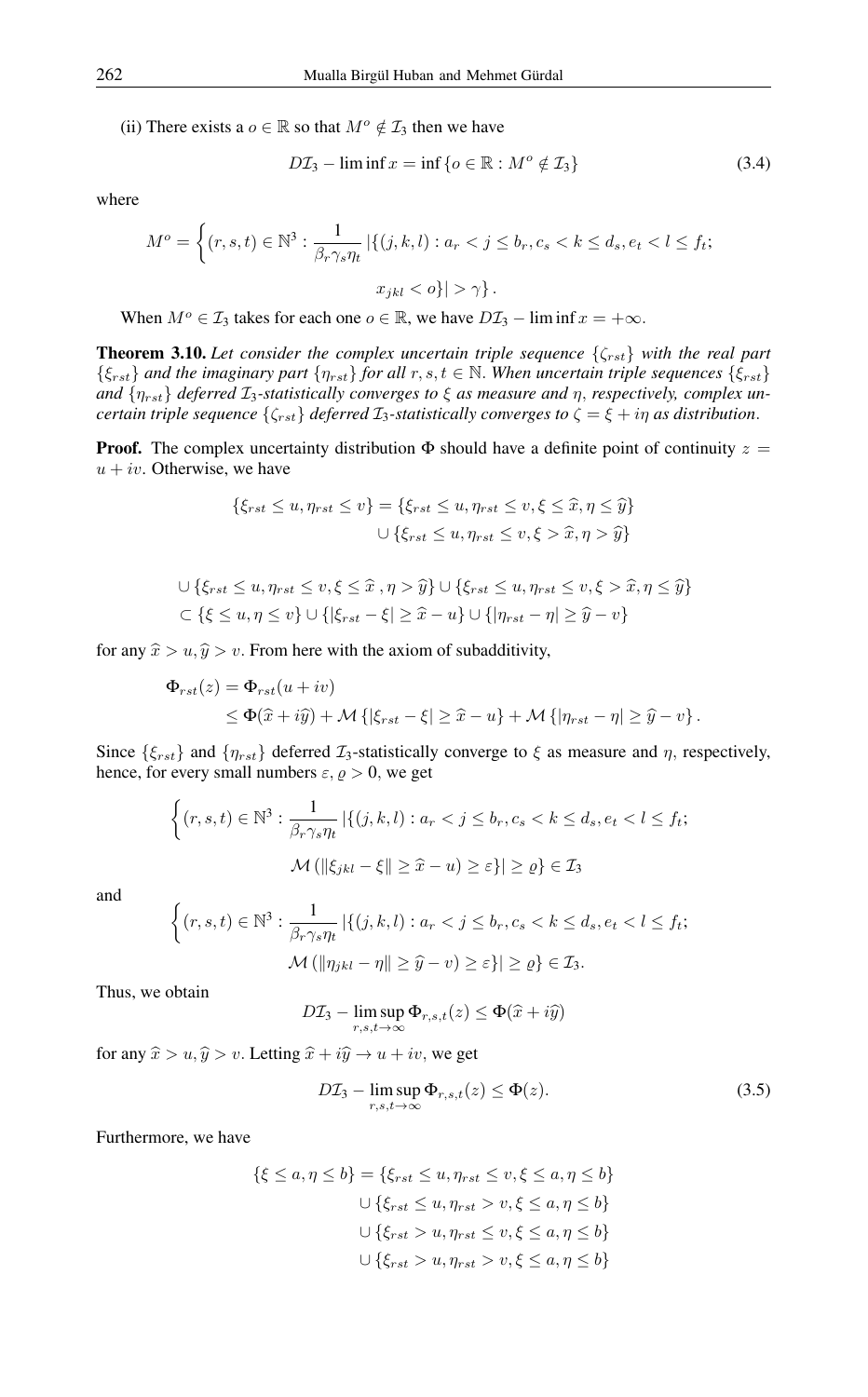$\subset \{\xi_{rst} \le u, \eta_{rst} \le v\}$  ∪  $\{|\xi_{rst} - \xi| \ge u - a\}$  ∪  $\{|\eta_{rst} - \eta| \ge v - b\}$ 

for any  $a < u, b < v$ . This means,

$$
\Phi(a+ib) \leq \Phi_{rst}(u+iv) + \mathcal{M} \{ ||\xi_{rst} - \xi|| \geq u - a \} + \mathcal{M} \{ ||\eta_{rst} - \eta|| \geq v - b \}.
$$

Therefore, one can see that

$$
\begin{aligned} \left\{ (r,s,t) \in \mathbb{N}^3 : \frac{1}{\beta_r \gamma_s \eta_t} \left| \left\{ (j,k,l) : a_r < j \le b_r, c_s < k \le d_s, e_t < l \le f_t; \right\right. \\ \mathcal{M} \left( \left\| \zeta_{jkl} - \zeta \right\| \ge u - a \right) &\ge \varepsilon \right\} \left| \ge \varrho \right\} \in \mathcal{I}_3 \end{aligned}
$$

and

$$
\begin{aligned} \bigg\{(r,s,t)\in\mathbb{N}^3: \frac{1}{\beta_r\gamma_s\eta_t} \left|\{(j,k,l): a_r < j \leq b_r, c_s < k \leq d_s, e_t < l \leq f_t; \\ \mathcal{M} \left(\|\eta_{jkl} - \eta\| \geq v - b\right) &\geq \varepsilon\} \left|\geq \varrho\right\} \in \mathcal{I}_3. \end{aligned}
$$

we gain

$$
\Phi(a+ib) \le D\mathcal{I}_3 - \liminf_{r,s,t \to \infty} \Phi_{rst}(u+iv)
$$

for any  $a < u, b < v$ . Taking  $a + ib \rightarrow u + iv$ , we get

$$
\Phi(z) \le D\mathcal{I}_3 - \liminf_{r,s,t \to \infty} \Phi_{rst}(z) \tag{3.6}
$$

From (3.5) and (3.6) we find  $\Phi_{rst}(z) \to \Phi(z)$  as  $r, s, t \to \infty$ . This is the complex uncertain triple sequence  $\{\zeta_{rst}\}\$  and it is deferred  $\mathcal{I}_3$ -statistically convergent in distribution to  $\zeta = \xi + i\eta$ .  $\Box$ 

Deferred  $\mathcal{I}_3$ -statistically convergence in distribution doesn't allude to the deferred  $\mathcal{I}_3$ -statistically convergence in measure. This indicates that the contrary of the Theorem 3 does not necessarily hold.

To see this, Example 3.11 may be useful.

**Example 3.11.** For  $\Gamma = \{\gamma_1, \gamma_2, \gamma_3\}$ , there are eight events. Define

$$
\mathcal{M}\{\gamma_1\} = 0.6, \qquad \mathcal{M}\{\gamma_2\} = 0.3, \qquad \mathcal{M}\{\gamma_3\} = 0.2, \quad \mathcal{M}\{\gamma_1, \gamma_2\} = 0.8, \n\mathcal{M}\{\gamma_1, \gamma_3\} = 0.7, \quad \mathcal{M}\{\gamma_2, \gamma_3\} = 0.4, \qquad \mathcal{M}\{\emptyset\} = 0, \qquad \mathcal{M}\{\Gamma\} = 1.
$$

Obviously, the set function  $M$  is an uncertain measure. We describe the complex uncertain variables as

$$
\zeta_{rst}(\gamma) = \begin{cases}\n i, & \text{if } \gamma = \gamma_1, \\
 -i, & \text{if } \gamma = \gamma_2, \\
 2i, & \text{if } \gamma = \gamma_3.\n\end{cases}
$$
\n(3.7)

We describe  $-\zeta_{rst} = \zeta$  for  $r, s, t \in \mathbb{N}$ . Take  $b_r = r, d_s = s, f_t = t$  and  $a_r = c_s = e_t = 0$ . Therefore, by Examples 1.1 and 1.5 in [\[19\]](#page-11-0) we can say  $\{\zeta_{rst}\}$  deferred  $\mathcal{I}_3$ -statistically converges in distribution to  $\zeta$ . But, the complex uncertain triple sequence  $\{\zeta_{rst}\}$  doesn't deferred  $\mathcal{I}_3$ -statistically converge in measure to  $\zeta$ .

Deferred  $\mathcal{I}_3$ -statistically convergence almost surely doesn't indicate deferred  $\mathcal{I}_3$ -statistically convergence in measure.

**Example 3.12.** With Borel algebra and Lebesque measure, take the uncertainty space  $(\Gamma, L, \mathcal{M})$ as [0, 1]. There are integers  $y_1, y_2$  and  $y_3$  such that  $r = 2^{y_1} + p$ ,  $s = 2^{y_2} + p$  and  $t = 2^{y_3} + p \in \mathbb{N}$ , for any positive integer r, s, t where p is an integer between 0 and min  $\{2^{y_1}, 2^{y_2}, 2^{y_3}\} - 1$ . If so, we determine a complex uncertain variable by

$$
\zeta_{rst}\left(\gamma\right) = \begin{cases} i, & \text{if } \frac{p}{2^{y_1 + y_2 + y_3}} \le \gamma \le \frac{p+1}{2^{y_1 + y_2 + y_3}},\\ 0, & \text{otherwise}, \end{cases}
$$
\n
$$
(3.8)
$$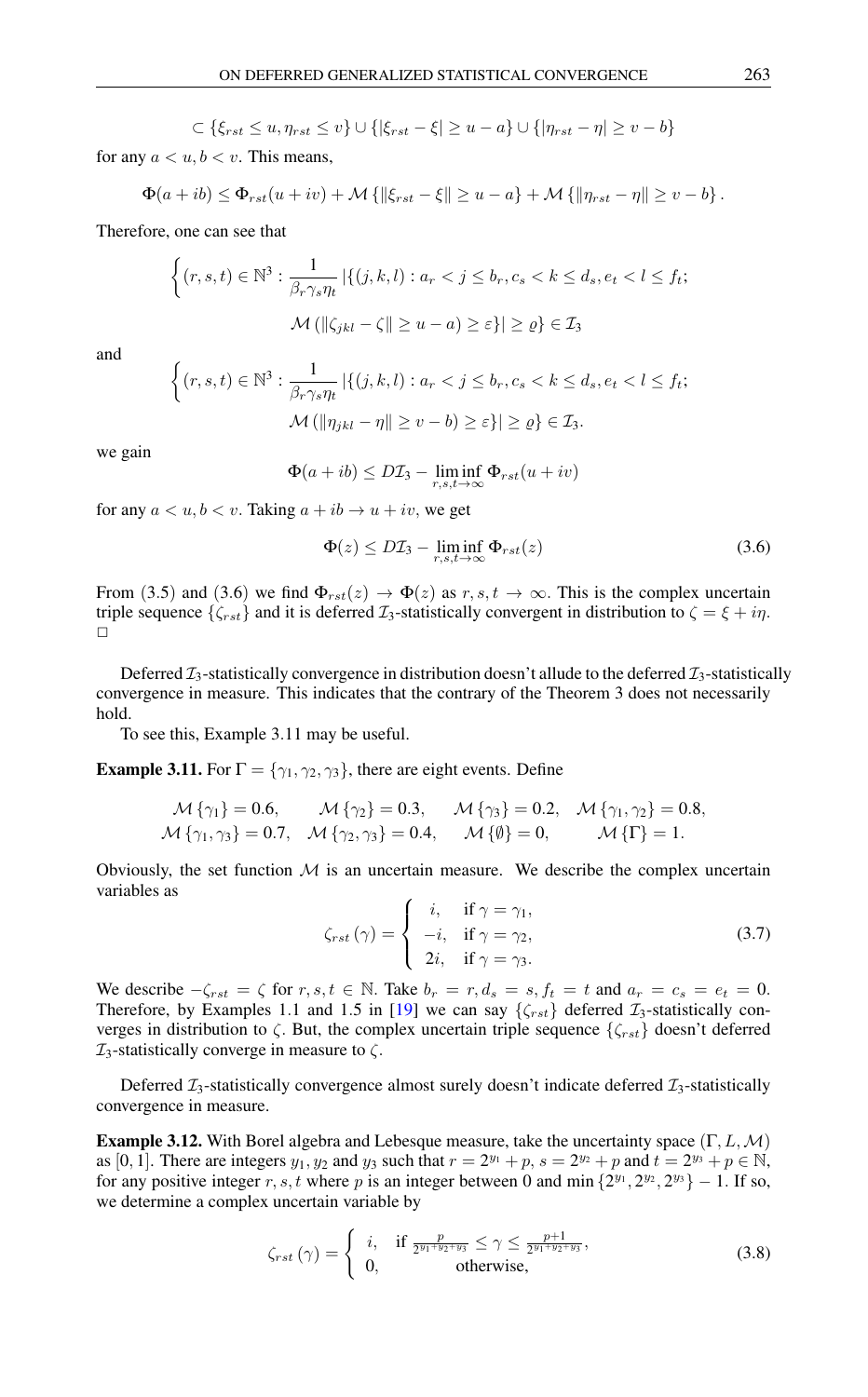for  $r, s, t \in \mathbb{N}$  and  $\zeta \equiv 0$ . Take  $b_r = r, d_s = s, f_t = t$  and  $a_r = c_s = e_t = 0$ . For some small numbers  $\varepsilon$ ,  $\rho$ ,  $\delta > 0$  and  $r$ ,  $s$ ,  $t \ge 2$ , we have

$$
\begin{aligned}\n\left\{(r,s,t)\in\mathbb{N}^3:\frac{1}{\beta_r\gamma_s\eta_t} \left|\{(j,k,l):a_r < j \le b_r, c_s < k \le d_s, e_t < l \le f_t; \right.\right. \\
\left.\mathcal{M}\left(\|\xi_{jkl} - \xi\| \ge \varepsilon\right) &\ge \varrho\}\right| &\ge \delta\right\} \\
&= \left\{(r,s,t)\in\mathbb{N}^3:\frac{1}{\beta_r\gamma_s\eta_t} \left|\{(j,k,l):a_r < j \le b_r, c_s < k \le d_s, e_t < l \le f_t; \right.\right. \\
\left.\mathcal{M}\left(\gamma: \|\zeta_{jkl}\left(\gamma\right) - \zeta\left(\gamma\right)\|\ge \varepsilon\right) &\ge \varrho\}\right| &\ge \delta\right\} \\
&= \left\{(r,s,t)\in\mathbb{N}^3:\frac{1}{rst} \left|\{(j,k,l):j\le r,k \le s,l \le t; \mathcal{M}\{\gamma_{jkl}\}\ge \varrho\}\right| \ge \delta\right\} \in \mathcal{I}_3.\n\end{aligned}
$$

Thus, the triple sequence  $\{\zeta_{rst}\}$  deferred  $\mathcal{I}_3$ -statistically converges to  $\zeta$  as measure. Also, for all  $\varepsilon, \varrho > 0$ , we have

$$
\left\{(r,s,t)\in\mathbb{N}^3:\frac{1}{rst}\left|\{(j,k,l):j\leq r,k\leq s,l\leq t;\ E\left(\left\|\zeta_{jkl}-\zeta\right\|\right)\geq\varepsilon\right\}\right|\geq\varrho\right\}\in\mathcal{I}_3
$$

Hence, the sequence  $\{\zeta_{rst}\}$  also deferred  $\mathcal{I}_3$ -statistically converges in mean to  $\zeta$ . But, there exists an infinite number of intervals of the form  $\left[\frac{p}{2y_1+y_2}\right]$  $\frac{p}{2^{y_1+y_2+y_3}}, \frac{p+1}{2^{y_1+y_2}}$  $\left[\frac{p+1}{2^{y_1+y_2+y_3}}\right]$  containing  $\gamma$ , for any  $\gamma \in [0,1]$ . Thus,  $\zeta_{rst}(\gamma)$  doesn't deferred  $\mathcal{I}_3$ -statistically converge to 0. Another way, the triple uncertain sequence  $\{\zeta_{rst}\}$  doesn't deferred  $\mathcal{I}_3$ -statistically converge a.s. to  $\zeta$ . This completes the proof.

Deferred  $\mathcal{I}_3$ -statistically convergence a.s. doesn't allude to the deferred  $\mathcal{I}_3$ -statistically convergence in mean.

**Example 3.13.** Take into account the uncertainty space  $(\Gamma, L, \mathcal{M})$  to be  $\Gamma = \{\gamma_1, \gamma_2, \gamma_3, ...\}$  with

$$
\mathcal{M}\left\{\Lambda\right\} = \sum_{\gamma_d,\gamma_e,\gamma_f \in \Lambda} \frac{1}{2^{d+e+f}}.\tag{3.9}
$$

Take  $b_r = r, d_s = s, f_t = t$  and  $a_r = c_s = e_t = 0$ . For  $r, s, t \in \mathbb{N}$  and  $\zeta(\gamma) \equiv 0, \forall \gamma \in \Gamma$ ,

$$
\zeta_{rst}(\gamma) = \begin{cases}\ni 2^{r+s+t}, & \text{if } \gamma = \gamma_{r+s+t}, \\
0, & \text{otherwise},\n\end{cases}
$$
\n(3.10)

is the complex uncertain variables. Thereafter, the sequence  $\{\zeta_{rst}\}$  deferred  $\mathcal{I}_3$ -statistically converges a.s. to  $\zeta$ . But, the uncertainty distributions of  $\|\zeta_{rst}\|$  are

$$
\Phi_{rst}(x) = \begin{cases}\n0, & \text{if } x < 0, \\
1 - \frac{1}{2^{r+s+t}}, & \text{if } 0 \le x < 2^{r+s+t} \\
1 & \text{if } x \ge 2^{r+s+t},\n\end{cases}
$$
\n(3.11)

for  $r, s, t \in \mathbb{N}$ , respectively. Then, we have

$$
\left\{ (r, s, t) \in \mathbb{N}^3 : \frac{1}{\beta_r \gamma_s \eta_t} \left| \{ (j, k, l) : a_r < j \le b_r, c_s < k \le d_s, e_t < l \le f_t; \right. \right. \\ \left. E\left( \left\| \zeta_{jkl} - \zeta \right\| \right) \ge 1 \right\} \right| \ge \varrho \right\}
$$
\n
$$
= \left\{ (r, s, t) \in \mathbb{N}^3 : \frac{1}{rst} \left| \{ (j, k, l) : j \le r, k \le s, l \le t; \ E\left( \left\| \zeta_{jkl} - \zeta \right\| \right) \ge 1 \right\} \right| \ge \varrho \right\} \in \mathcal{I}_3.
$$

Therefore, the complex uncertain triple sequence  $\{\zeta_{rst}\}$  doesn't deferred  $\mathcal{I}_3$ -statistically converge in mean to  $\zeta$ .

From Example 3.13, we can acquire that deferred  $\mathcal{I}_3$ -statistically convergence in mean doesn't allude to the deferred  $\mathcal{I}_3$ -statistically converge a.s.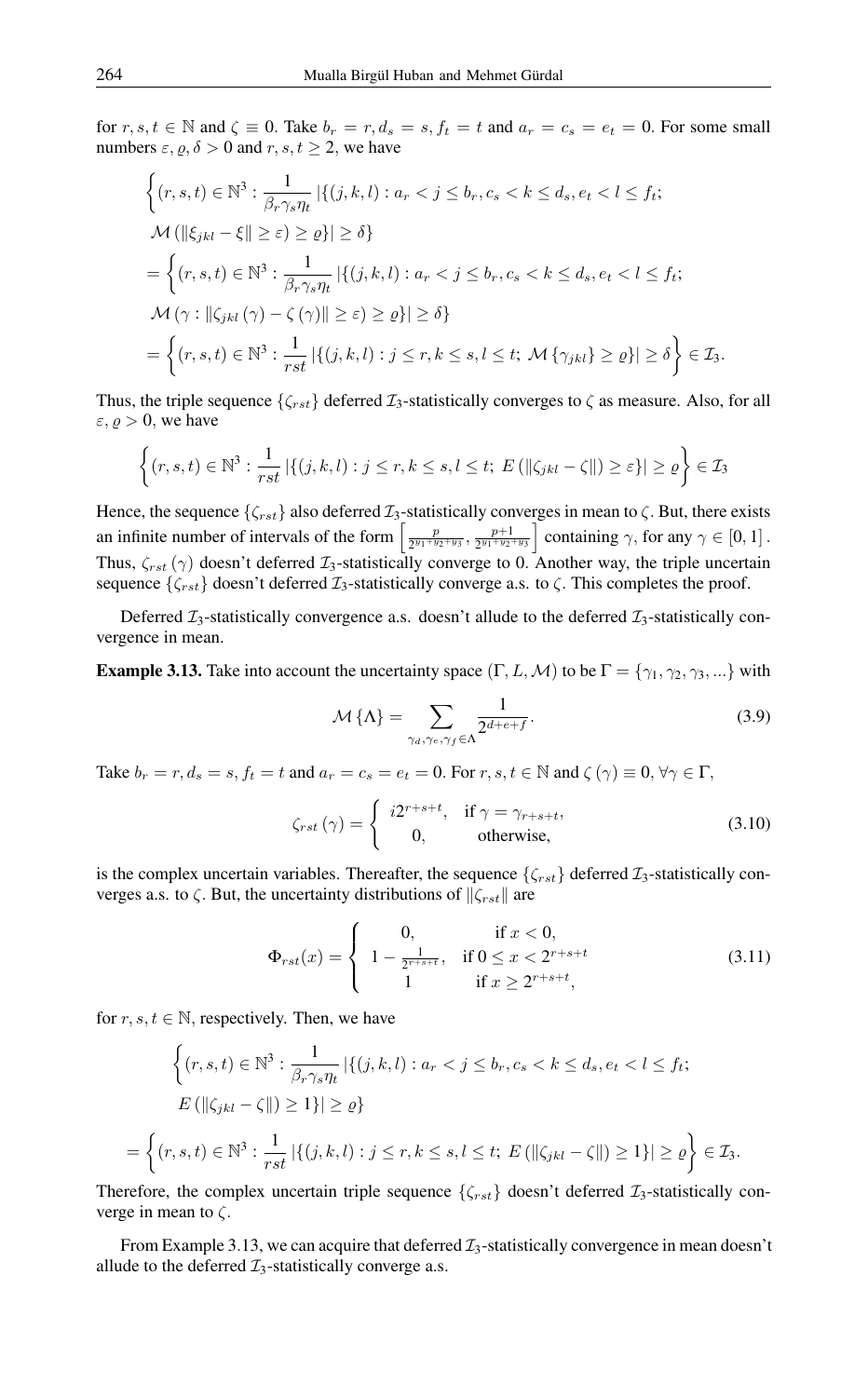**Example 3.14.** Take into account the uncertainty space  $(\Gamma, L, \mathcal{M})$  to be  $\Gamma = \{\gamma_1, \gamma_2, \gamma_3, \gamma_4\}$  with

$$
\mathcal{M}\{\Lambda\} = \begin{cases}\n0, & \text{if } \Lambda = \emptyset \\
0.6, & \text{if } \gamma_1 \in \Lambda \\
0.4, & \text{if } \gamma_1 \notin \Lambda \\
1, & \text{if } \Lambda = \Gamma.\n\end{cases}
$$
\n(3.12)

Take  $b_r = r, d_s = s, f_t = t$  and  $a_r = c_s = e_t = 0$ . For  $r, s, t \in \mathbb{N}$  and  $\zeta(\gamma) \equiv 0, \forall \gamma \in \Gamma$ ,

$$
\zeta_{rst}(\gamma) = \begin{cases}\ni, & \text{if } \gamma = \gamma_1 \\
2i, & \text{if } \gamma = \gamma_2 \\
3i, & \text{if } \gamma = \gamma_3 \\
4i, & \text{if } \gamma = \gamma_4 \\
0, & \text{otherwise}\n\end{cases}
$$
\n(3.13)

is the complex uncertain variables. We find that the sequence  $\{\zeta_{rst}\}\$ is deferred  $\mathcal{I}_3$ -statistically convergent to  $\zeta$  with respect to almost surely, but the sequence  $\{\zeta_{rst}\}$  is not deferred  $\mathcal{I}_3$ -statistically convergent in the measure.

If the complex uncertainty distribution of the complex uncertain variables  $\zeta_{rst}$  and  $\zeta$  are  $\Phi_{rst}(z)$  and  $\Phi(z)$  respectively in the uncertainty space taken in Example 3.14, then for  $r, s, t \in \mathbb{N}$ 

$$
\Phi_{rst}(z) = \begin{cases}\n0, & \text{if } a < 0, \ -\infty < b < \infty \\
0, & \text{if } a \ge 0, \ b < 1 \\
0.6, & \text{if } a \ge 0, \ 1 \le b < 4 \\
1 & \text{if } a \ge 0, \ b \ge 4\n\end{cases} \tag{3.14}
$$

and

$$
\Phi(z) = \begin{cases}\n0, & \text{if } a < 0, \ -\infty < b < \infty \\
0, & \text{if } a \ge 0, \ b < 0 \\
1 & \text{if } a \ge 0, \ b \ge 0.\n\end{cases}
$$
\n(3.15)

From the examples given above, it is obvious that the complex uncertain triple sequence  $\{\zeta_{rst}\}$ isn't deferred  $\mathcal{I}_3$ -statistically converge in distribution to  $\zeta$ .

## 4 Conclusions

Here, the study of deferred ideal statistical convergence in mean, in measure, in distribution, with respect to almost surely of a complex uncertain triple sequence has been made and interrelationships among them were established. These concepts can be generalized and applied for further studies. For example, this study can be extended by introducing deferred  $\mathcal{I}_3$ -statistically Cauchy triple sequence of complex uncertain variables. In further studies, the deferred ideal invariant convergence by using triple sequences can be defined and examined for complex uncertain sequence.

### <span id="page-10-0"></span>References

- <span id="page-10-4"></span>[1] R. P. Agnew, On deferred Cesàro means, *Ann. Math.* 33, 413–421 (1932).
- <span id="page-10-2"></span>[2] F. Ba¸sar, *Summability Theory and Its Applications*, Bentham Science Publishers, ˙Istanbul, (2012).
- <span id="page-10-3"></span>[3] F. Başar, H. Dutta, *Summable Spaces and Their Duals, Matrix Transformations and Geometric Properties*, CRC Press, Taylor & Francais Group, Monographs and Research Notes in Mathematics, Boca Raton, London, New York, (2020).
- <span id="page-10-1"></span>[4] X. Chen, Y. Ning, X. Wang, Convergence of complex uncertain sequences, *J. Intell. Fuzzy Syst.* 30, 3357– 3366 (2016).
- <span id="page-10-5"></span>[5]  $\dot{I}$ . Dağadur, Ş. Sezgek, Deferred Cesàro mean and deferred statistical convergence of double sequences, *J. Inequal. Spec. Funct.* 7, 118–136 (2016).